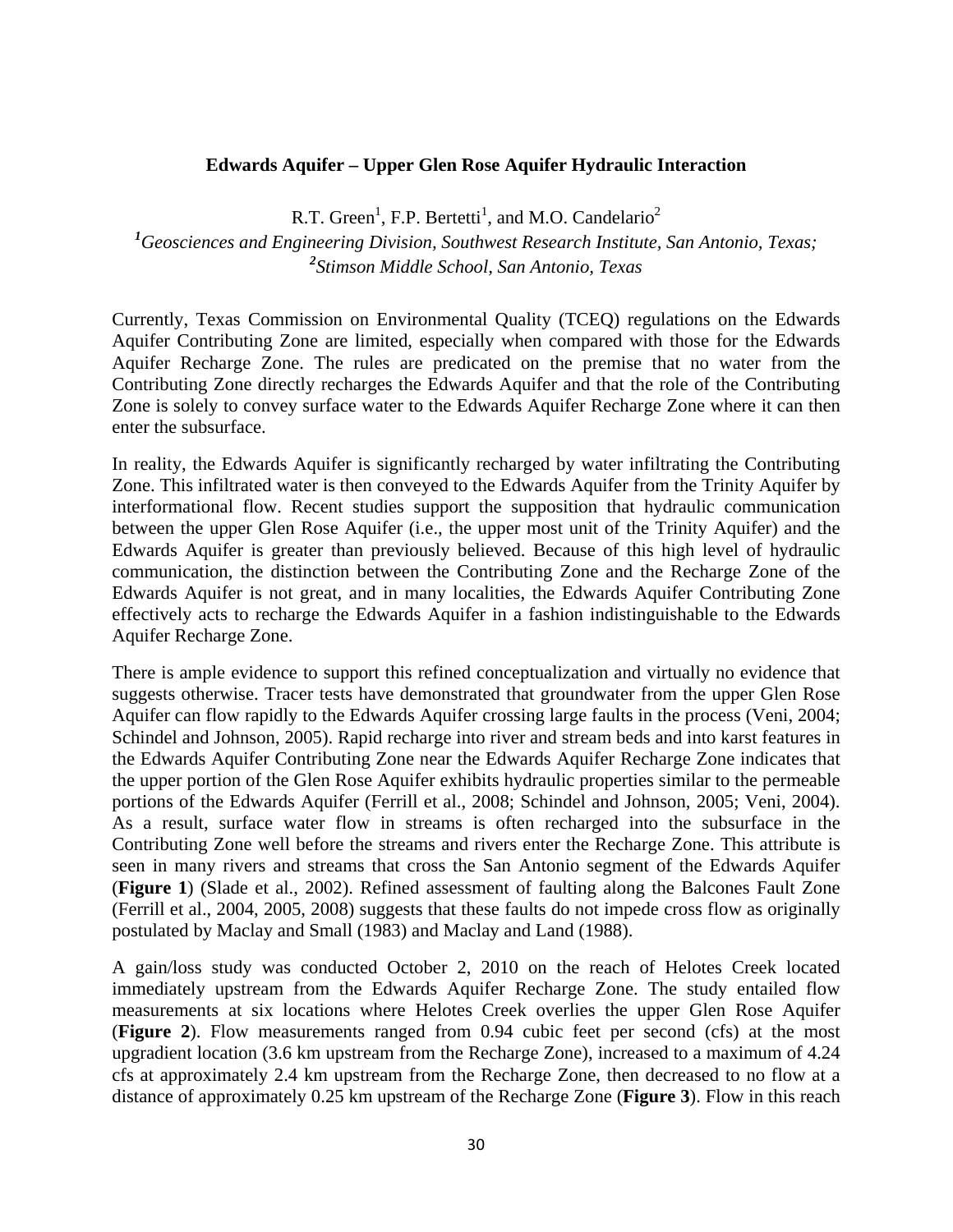of Helotes Creek occurred at a time when no flow was recorded in Helotes Creek where it enters the Edwards Aquifer Recharge Zone (**Figure 4**).

Lastly, a refined water budget assessment of the Uvalde sub-basin of the Edwards Aquifer indicates that interformation flow from the Trinity Aquifer has to be greater than previous estimates for the water budget of the Uvalde sub-basin to be balanced (Green et al., 2009). Recharge calculations based on a river gauge located on the Nueces River at the boundary of the Edwards Aquifer Contributing and Recharge Zones do not account for recharge that occurs upstream of the gauging station (Hamilton et al., 2007).

As a consequence of these recent studies and related assessments, the abrupt distinction currently assigned to the hydraulic transition of the Edwards Aquifer Contributing Zone to the Edwards Aquifer Recharge Zone is not accurate. Evidence cited here strongly indicates that the upper Glen Rose Aquifer performs similarly to the permeable portions of the Edwards Aquifer and that significant recharge of the Edwards Aquifer occurs in the Contributing Zone, up gradient to the Recharge Zone.

This evidence supports the premise that the Edwards Aquifer Contributing Zone is more hydraulically connected with the Edwards Aquifer Recharge Zone than reflected by the TCEQ Edwards Aquifer rules. The rules need to be changed to better protect the Edwards Aquifer by protecting the Contributing Zone. This means extending Recharge Zone protections into the Contributing Zone, otherwise, lack of protection of the Contributing Zone renders protections of the Recharge Zone ineffective.

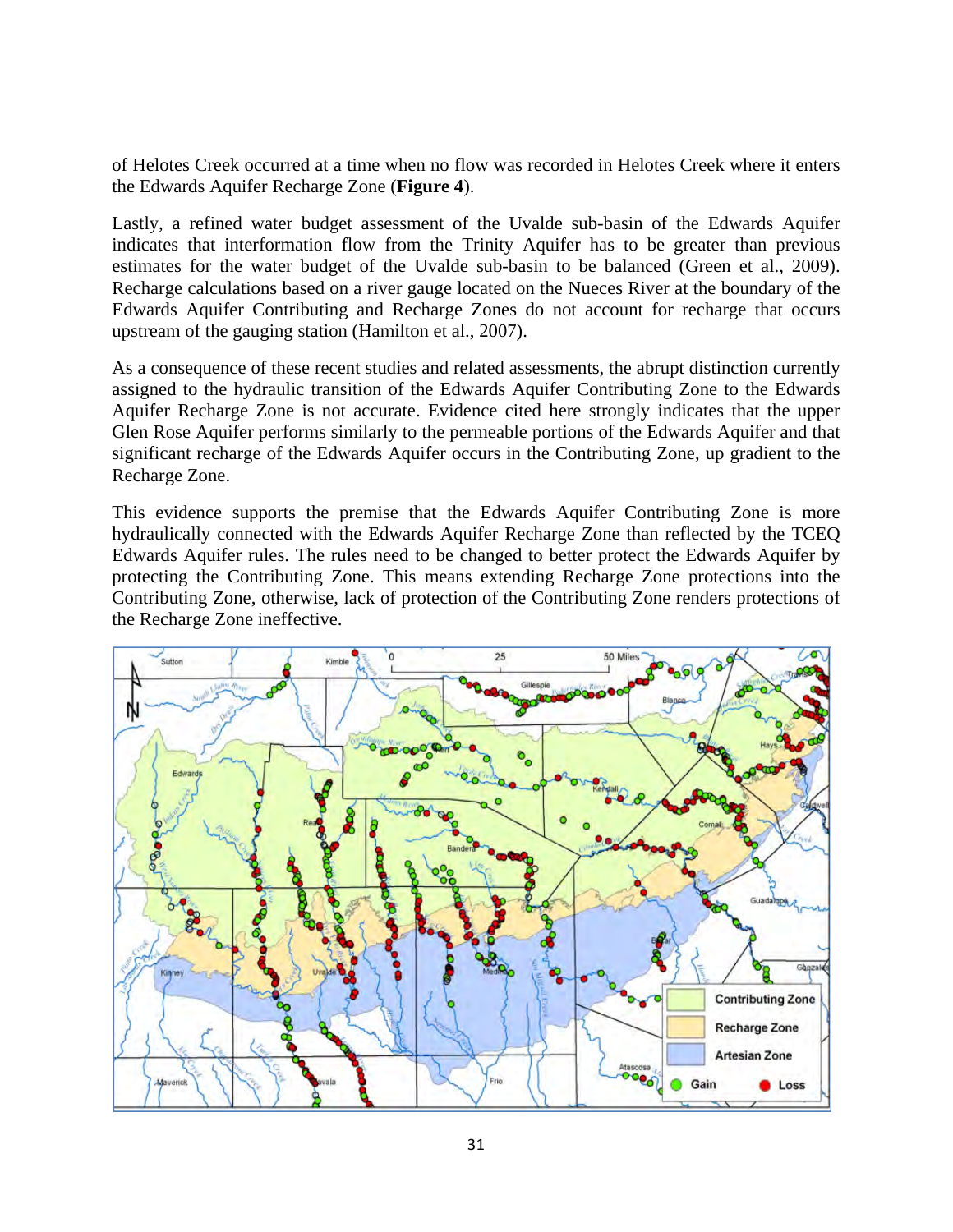*Figure 1. Compilation of gain/loss measurements in the greater Edwards Aquifer region. Red dots denote loss of flow from rivers to the subsurface. Green dots denote gain. Data are from Slade et al. (2002).* 



*Figure 2. Location of a gain/loss study conducted on Helotes Creek in the Edwards Aquifer Contributing Zone on October 2, 2010 at a time when there was flow in Helotes Creek in the Contributing Zone, but that all flow had infiltrated the Glen Rose Formation prior to arriving at the Edwards Aquifer Recharge Zone.*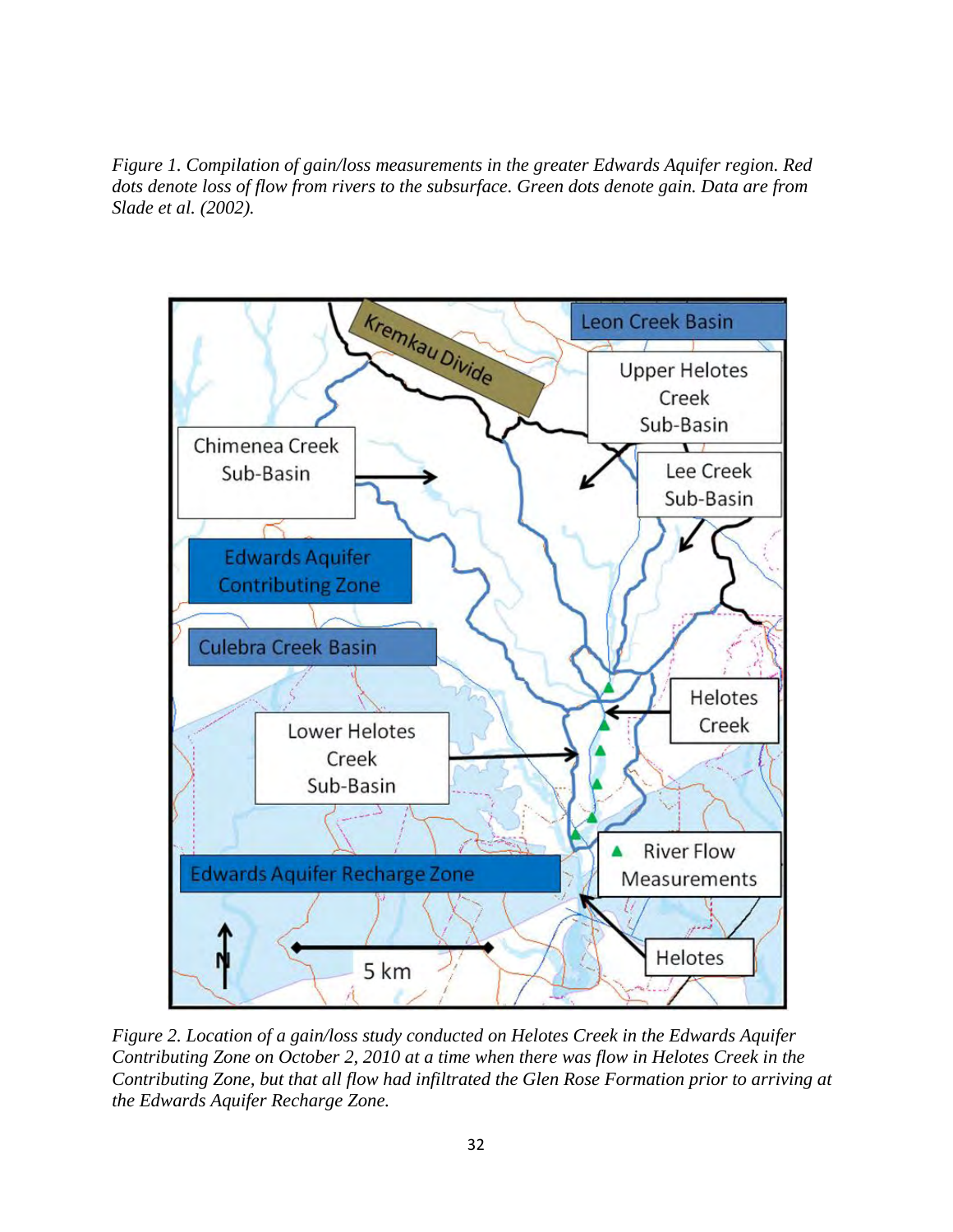

*Figure 3. River flow measurements made during the Helotes Creek gain/loss study conducted on October 2, 2010. Flow measurements were made at six locations denote by blue triangles.*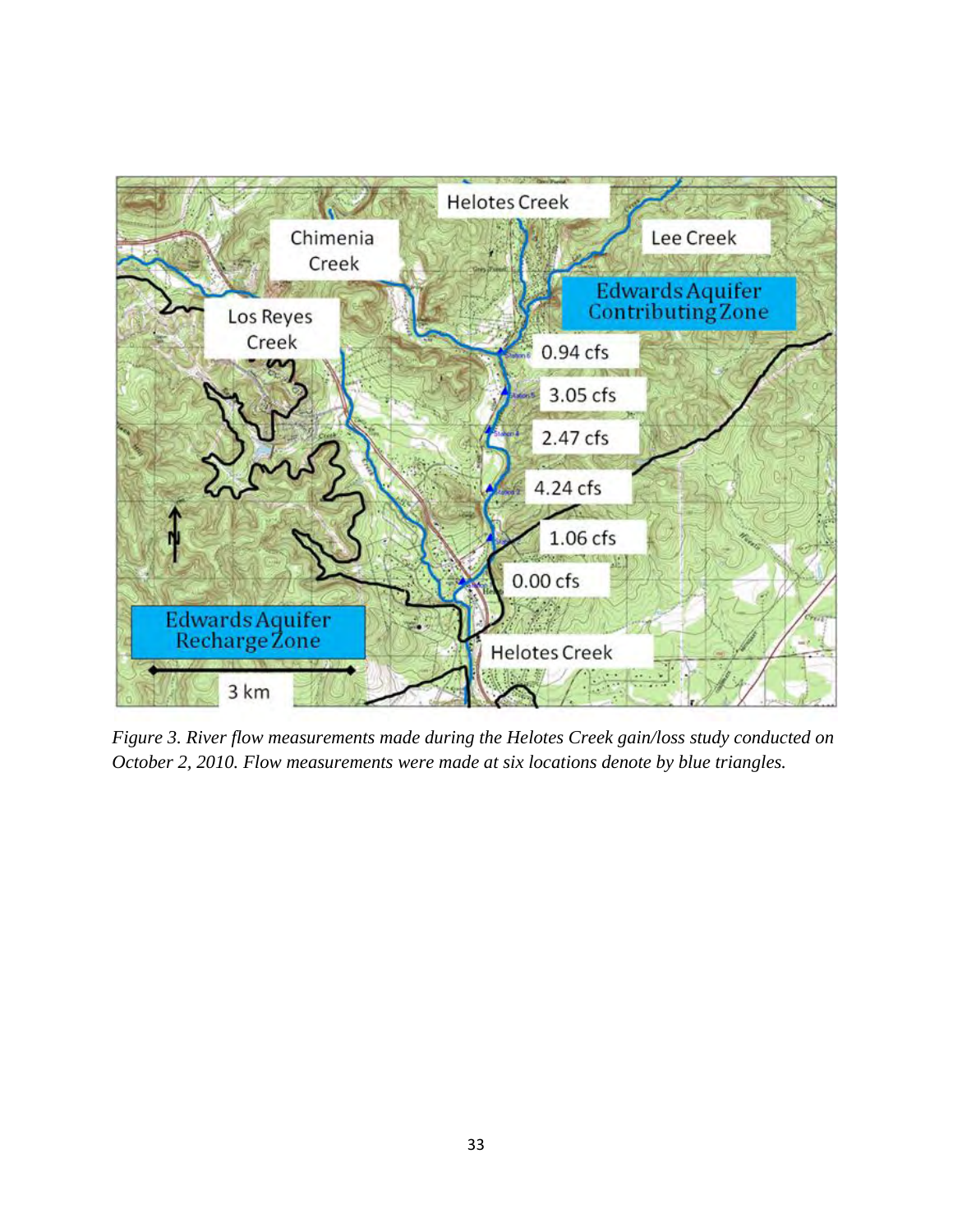

*Figure 4. River flow recorded by the U.S. Geological Survey at location 08181400 on Helotes Creek located approximately 100 m upstream from the Edwards Aquifer Recharge Zone.* 

## **References**

- Ferrill, D.A., Sims, D.W., Waiting, D.J., Morris, A.P., Franklin, N., and Schultz, A.L., 2004, Structural Framework of the Edwards Aquifer Recharge Zone in South-Central Texas, GSA Bulletin, Volume 116, No. 3/4, p. 407-418.
- Ferrill, D.A., Sims, D.W., Franklin, N., Morris, A.P., and Waiting, D.J., 2005, Structural Controls on the Edwards Aquifer/Trinity Aquifer Interface in the Helotes Quadrangle, Texas, Consultants report for the Edwards Aquifer Authority.
- Ferrill, D.A., Morris, A.P., Sims, D.W., Green, R.T., Franklin, N., and Waiting, D.J., 2008, Geologic Controls on the Interaction Between the Edwards and Trinity Aquifers, Balcones Fault System, Texas, STGS Bulletin, April 2008, p. 21-45.
- Green, R.T., F. P. Bertetti, and R.N. McGinnis. 2009. Investigation of the Secondary Aquifers in Uvalde County. Southwest Research Institute. Contract project conducted for the Uvalde County Underground Water Conservation District. 74 p.
- Hamilton, J.M., S. Johnson, J. Mireles, R. Esquilin, C. Burgoon, G. Luevano, D. Gregory, R. Gloyd, J. Sterzenback, and R. Mendoza. 2008. Edwards Aquifer Authority Hydrologic Data Report for 2007. Edwards Aquifer Authority: San Antonio, Texas. 229 p.